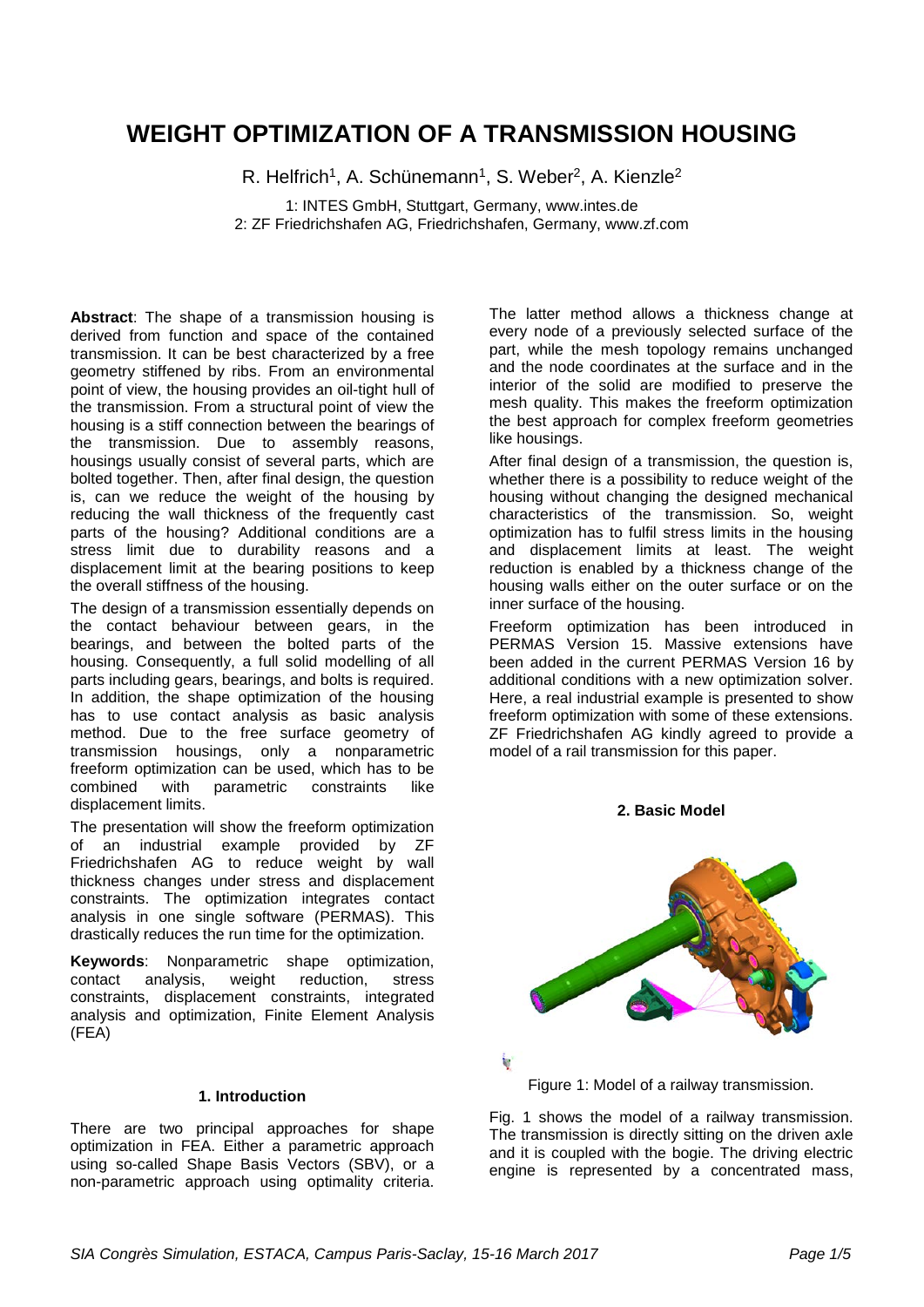which is supported in a suitable manner. Loads are given by bolt pretension, driving torque, and inertia forces. A static contact analysis is performed for this 1 Million elements mesh (TET10) with almost 5 Million unknowns for 10 different loading cases. This analysis runs in about 20 min elapsed time.

Fig. 2 shows the interior of the housing, where all roller bearings are represented by solid models and contact to inner and outer races. Gears are also modelled with solid elements taking into account their interacting forces. All bolts use solid models, too, including the real pretension conditions.

The reason for using a full solid model of the transmission is to represent the realistic stiffness of all parts of the transmission. Therefore, contact analysis between all parts is essential to achieve this target.



Figure 2: Inside the transmission model.

## **3. Freeform Optimization**

Fig. 3 illustrates how freeform optimization works. The thickness change of a solid structure is achieved by growing or shrinking of the wall thickness perpendicular to the surface. This method requires a relaxation of the mesh in the interior of the solid in order to allow a larger shape change.

On this basis, a typical definition process for freeform optimization has the following steps:

- Selection of surface node set for definition of design space.
- Weight objective for design space.
- Stress limit like von Mises or principal stresses for design space.
- Required displacement conditions to limit local displacements outside of the design space, e.g. the relative or absolute displacements of the bearings of the transmission.

Required element quality conditions to avoid failing elements during optimization. A good starting mesh quality is helpful.



Figure 3: Relaxation of mesh due to thickness change

## **4. Optimization Settings**

The selection of the surface node set for the transmission housing is shown in Fig. 4. The main part of the outer housing surface is taken for modification (top and middle picture). Some inner areas are also selected (bottom picture). The selection has to omit functional and contact regions.

In addition, the following settings were used:

- Minimum initial material thickness is 12mm.
- Assumed thickness change is ±3mm.
- All 10 loading cases are taken into account.
- Assumed von Mises stress limit in design space is 90 MPa.
- Displacement limit is used, which requires no displacement change compared to initial model at selected bearings. Fig. 5 shows an example bearing, where an MPC condition is used to identify the centre of the bearing as dependent node, which should keep the displacements as in the initial model.
- An element quality constraint is used to keep element quality in a safe range. To this end, the classical element tests are combined in one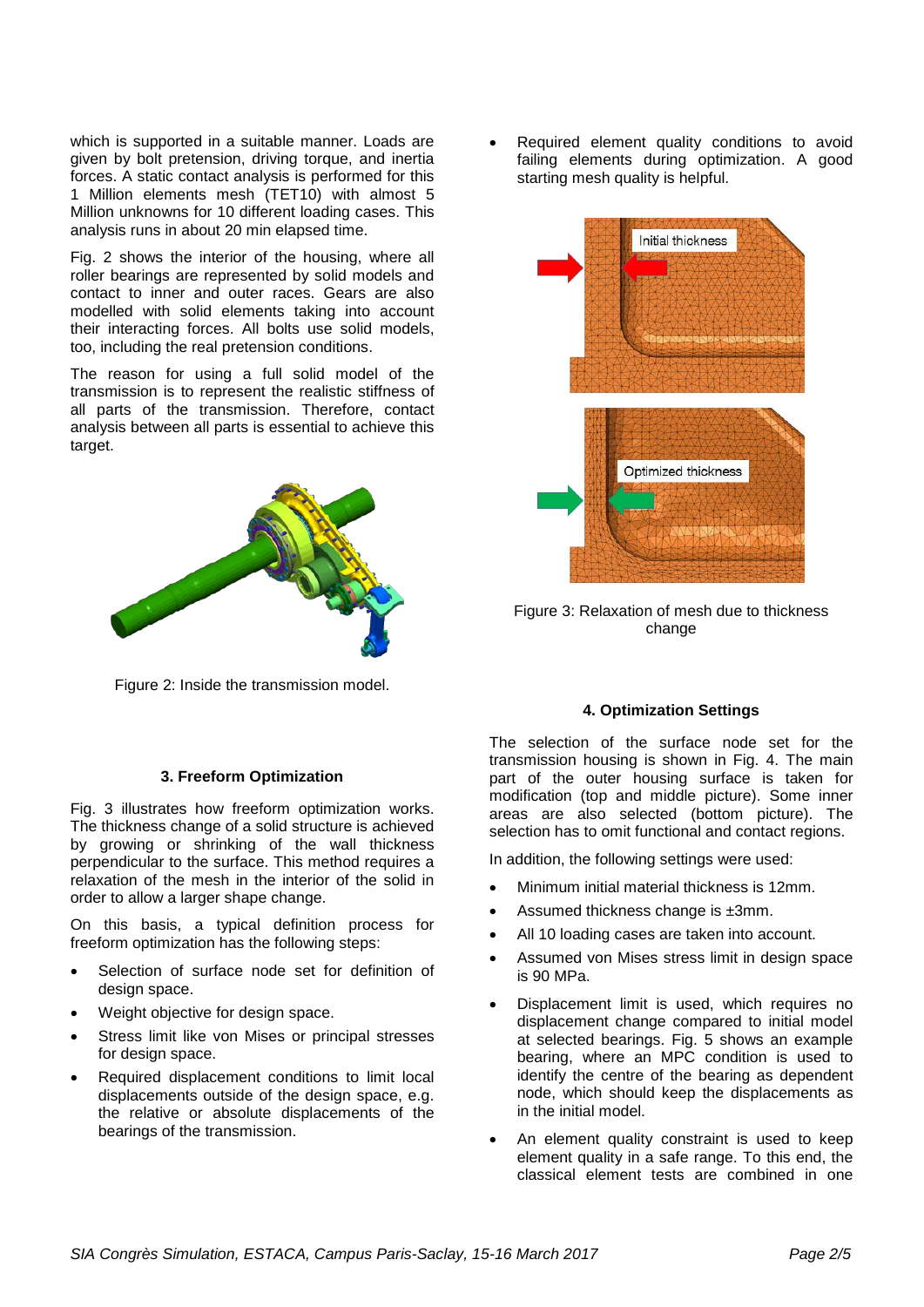single number, where a value between 0. and 1. indicates an acceptable element quality, and a value beyond 1. indicates an erroneous element. Here, a limit value of 0.9 has been taken for the design space.



Figure 4: Selected surface node set for design space definition (blue nodes)



Figure 5: Identification of bearing centre by MPC condition

## **5. Optimization without Displacement Constraints**

In order to see the effect of additional displacement constraints at the bearings, we will show here the optimization results without displacement conditions. Fig. 6 shows the relative history plots for objectives and constraints. Relative history plots show the relation of optimized to initial values. The weight could be reduced by about 9.5%. For the constraints, a deviation of up to 2% is accepted by default. This can be seen from the plots for stress and element quality constraint.



Figure 6: Objective function, stress constraint, element quality condition, and bearing displacement for optimization without displacement condition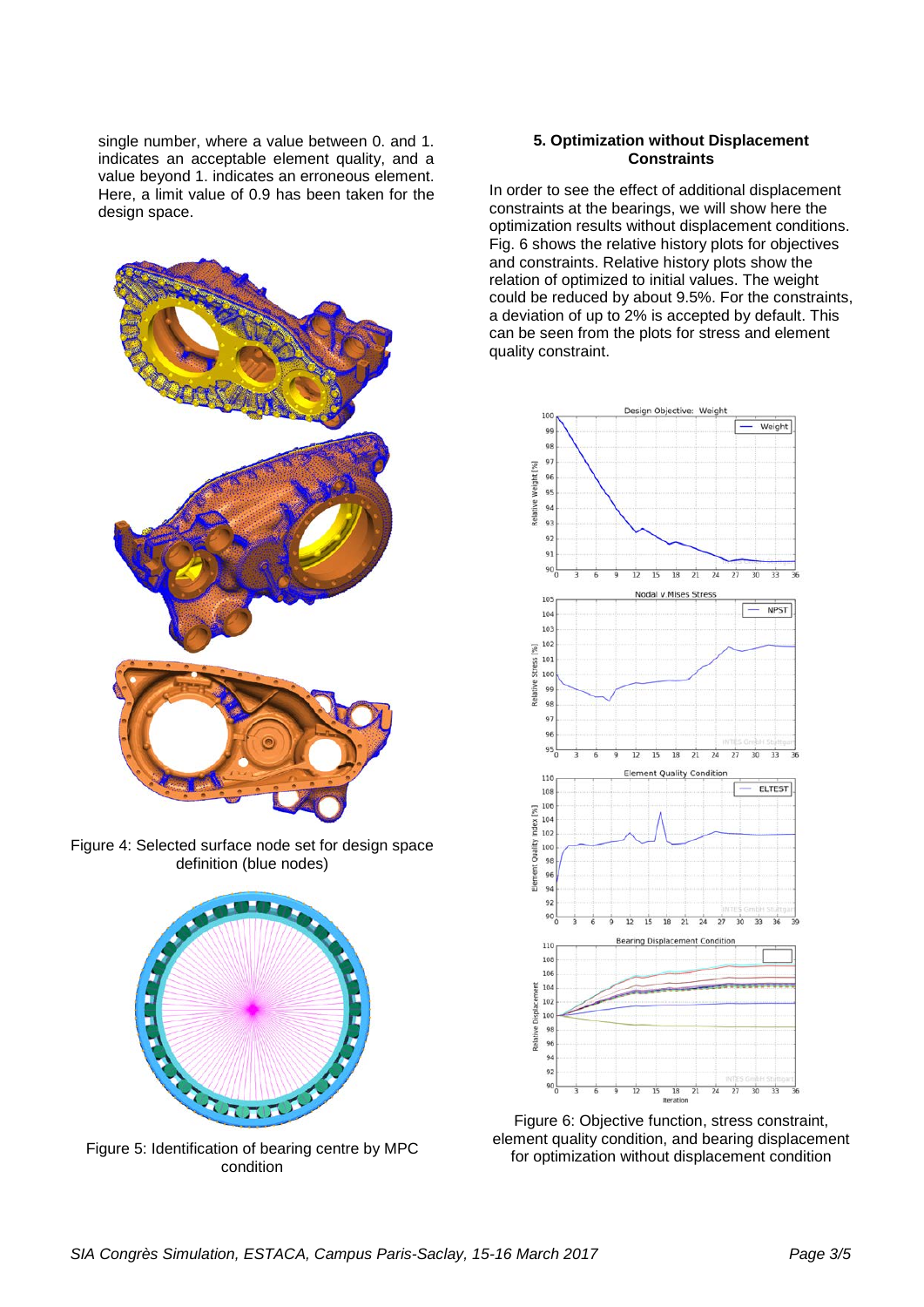The last diagram in Fig. 6 has been generated for comparison reasons. The optimization does not take displacement conditions into account. So, displacements of the optimized housing deviate from the initial design.

To illustrate the result of optimization, Fig. 7 shows the stress distribution for the initial and optimized model for load case 1 together with the normal shape change of the surface over all load cases. Here, the range of thickness changes of  $\pm 3$ mm was not exploited. The range needed was from -2.65mm to +0.68mm.

An interesting effect of thickness reduction is that this leads to higher stresses in the vicinity. To keep the higher stresses in the allowed range, a thickness increase is applied at the location of the high stresses.



Figure 7: Nodal point von Mises stresses for load case 1 before and after optimization without displacement condition. The bottom picture shows the related normal shape change.

## **6. Optimization with Displacement Constraints**

Now, the bearing displacement conditions are applied and the resulting history plots are shown in Fig. 8. The weight reduction was smaller and reached only about 5.5%. The picture right down at the bottom of Fig. 8 shows the almost perfect holding of the bearing displacements. How this is achieved can be seen from Fig. 9.



Figure 8: Objective function, stress constraint, element quality condition, and bearing displacement for optimization with displacement condition

Again, Fig. 9 shows the stress distribution for the initial and optimized model for load case 1 together with the normal shape change of the surface over all load cases. Here, the range of thickness changes of ±3mm was not exploited. But the range needed is